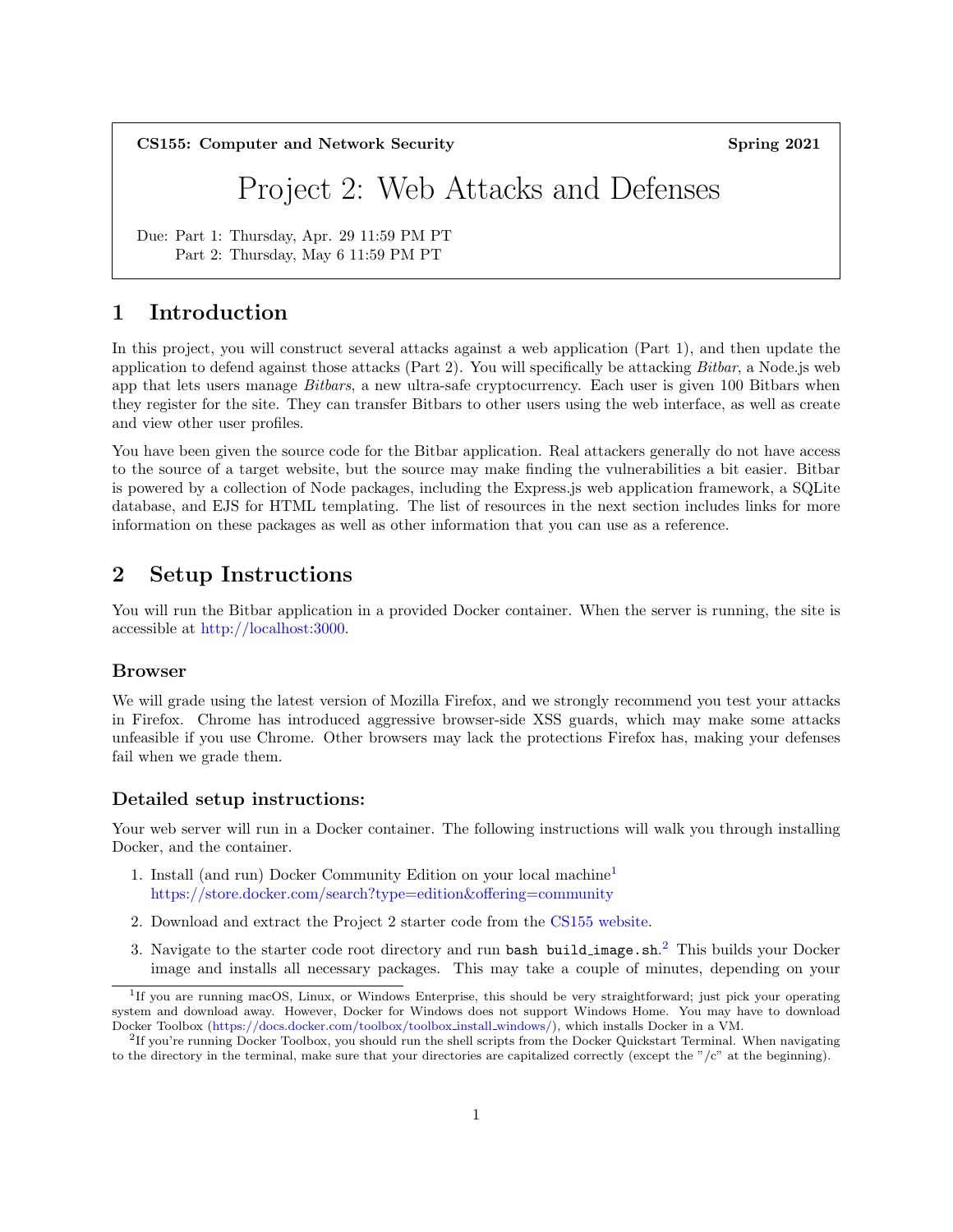internet speed. A successful build should end in the line Successfully tagged cs155-proj2-image:latest

- 4. To start the server, run bash start\_server.sh. Once you see \$ ./node modules/babel-cli/bin/babel-node.js ./bin/www, the Bitbar application should be available in your browser at [http://localhost:3000.](http://localhost:3000)<sup>[3](#page-1-0)</sup>
- $\triangleright$  You can close the server by pressing Ctrl+C in the terminal. The server will completely reset every time that you shut it down. To restart the server with a clean database, just run bash start\_server.sh once again.

## Docker tips:

You don't need to familiarize yourself with Docker in order to complete this assignment. However, a few tips that may prove useful:

- docker ps -a lists all of your containers.
- docker images lists your images.
- docker system prune -a deletes unused images and containers from your machine. (Do this when you're done with the assignment if you want to save space!)
- The scripts build image and start server are simply one-line Docker commands to build a Docker image and spin up a temporary container from that image.
- The only file that is mapped from your local machine to the running Docker container is code/router. js. So if you start modifying other files and the modifications aren't showing up, don't worry. You may have to restart your container after modifying code/router.js for changes to take effect. If you decide you must modify another file for some reason, you must rebuild the Docker image to copy your changes into the image.
- The docs: <https://docs.docker.com/>

# 3 Part 1: Attacks

For the first part of the project, you will develop a series of attacks against the Bitbar application. In each exercise, we describe what inputs you will need to provide to the grader, and what specific actions the grader will take using your input. The grader should obtain the result described in each exercise for you to receive credit. All of your attacks should assume that the site is accessible at the URL [http://localhost:3000.](http://localhost:3000)

You *may not* use any external libraries nor may you edit the web app itself. In particular, this means you cannot use jQuery. You may use online resources, but please cite them in in your submission's README.txt (section 4.7 outlines the format you should follow for your Part 1 submission).

### 3.1 Exploit Alpha: Cookie Theft

In the first attack, your goal is to steal the logged in user's Bitbar session cookie and send it to an attacker controlled URL. You need to create URL starting with: http://localhost:3000/profile?username= that sends the stolen cookie to http://localhost:3000/steal\_cookie?cookie=[stolen cookie here] when visited. When the attack is successful, the server will log the stolen cookie to the terminal output.

Important! The attack should not be visibly obvious to the user. This means there should no changes to the site's appearance and no extraneous text should be visible. Except for the browser location bar (which can be different), the grader should see a page that looks normal when the grader visits their profile.

<span id="page-1-0"></span><sup>&</sup>lt;sup>3</sup>If you're running Docker Toolbox, it may be available at your VM's broadcasted IP address instead.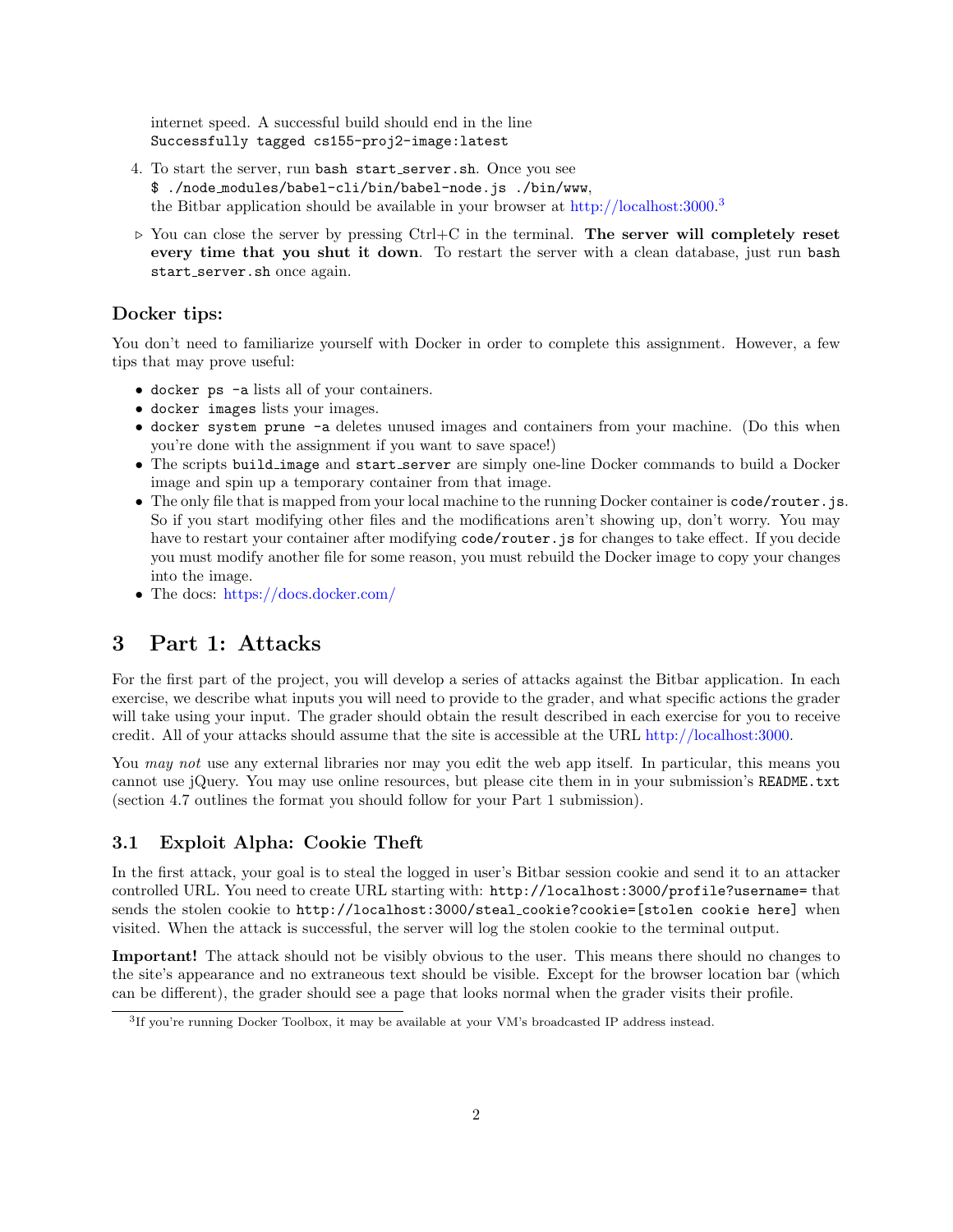Avoiding the blue warning text stating that a user is not found is an important part of the attack. It is fine if the number of Bitbars displayed or the contents of the profile are not correct (so long as they look "normal"). It's also fine if the page looks weird briefly before correcting itself.

Deliverable and Grading. You need to submit a file named a.txt that contains only your malicious URL. The grader will be logged in to Bitbar as user1 and will be on the Profile tab. From here, the grader will copy your URL on the address bar and navigate to it. You can verify that your solution works by looking for the stolen cookie in your terminal output.

Hint: Try adding random text to the end of the URL. How does this change the HTML of the page?

### 3.2 Exploit Bravo: Cross-Site Request Forgery

In the second attack, you will construct a Cross Site Request Forgery (CSRF) attack that steals Bitbar from another user. You will specifically build a malicious website, which, when visited by the victim, steals 10 Bitbars from their account and deposit's them into your attacker account.

Your submitted attack is a self-contained HTML page (b.html) that transfers 10 Bitbars from the grader's logged in account to the user attacker. As soon as the transfer is complete, your attack site should immediately redirect the user to [https://cs155.stanford.edu/.](https://cs155.stanford.edu/) This should happen fast enough that normal users won't notice.

Important! The location bar of the browser should never contain localhost:3000 at any point, as this might tip off the victim to the attack.

Deliverable and Grading. You need to submit a single self-contained HTML file b.html that contains your exploit. The grader will be logged in to Bitbar before loading b.html on a web browser. The grader will check that (1) 10 Bitbars are transferred out of their account to the attacker, (2) the attacker site immediately redirects to the CS155 website, and (3) the web browser never directly visits localhost:3000.

### 3.3 Exploit Charlie: Session Hijacking with Cookies

In the third attack, you need to trick the Bitbar application into thinking you're logged in as a different user by hijacking the victim's session cookie. At the start of the attack, you will be logged in as attacker and you need to convince Bitbar into believing that you are user1 instead of attacker so that you can transfer user1's Bitbar into your attack.

Your solution will be a Javscript file  $(c.txt)$  that can be copy/pasted into your browser's Javscript console. After executing your Javscript in the Console, Bitbar should show that user1 is logged in, instead of the attacker account, and you should be able to transfer 10 Bitbar from user1 to attacker in the web UI.

The password for the user attacker is evil. User1's ID is 1.

Deliverable and Grading. You must submit a file c.txt containing the JavaScript to be executed in the Javascript console. You can assume that the grader will run your attack while the database has the original user1 1 with 200 Bitbars. After running this JavaScript and refreshing the page, the application must be logged in as user1 and must allow the grader to transfer Bitbar into the attacker account.

Hint: How does the site store its sessions?

### 3.4 Exploit Delta: Cooking the Books with Cookies

In this attack, you need to forge 1 million new Bitbar rather than stealing them from other users. You specifically need to develop a Javascript exploit that results in your account balance being bumped to 1 million Bitbar after completing any small transaction (e.g., sending 1 Bitbar to user1).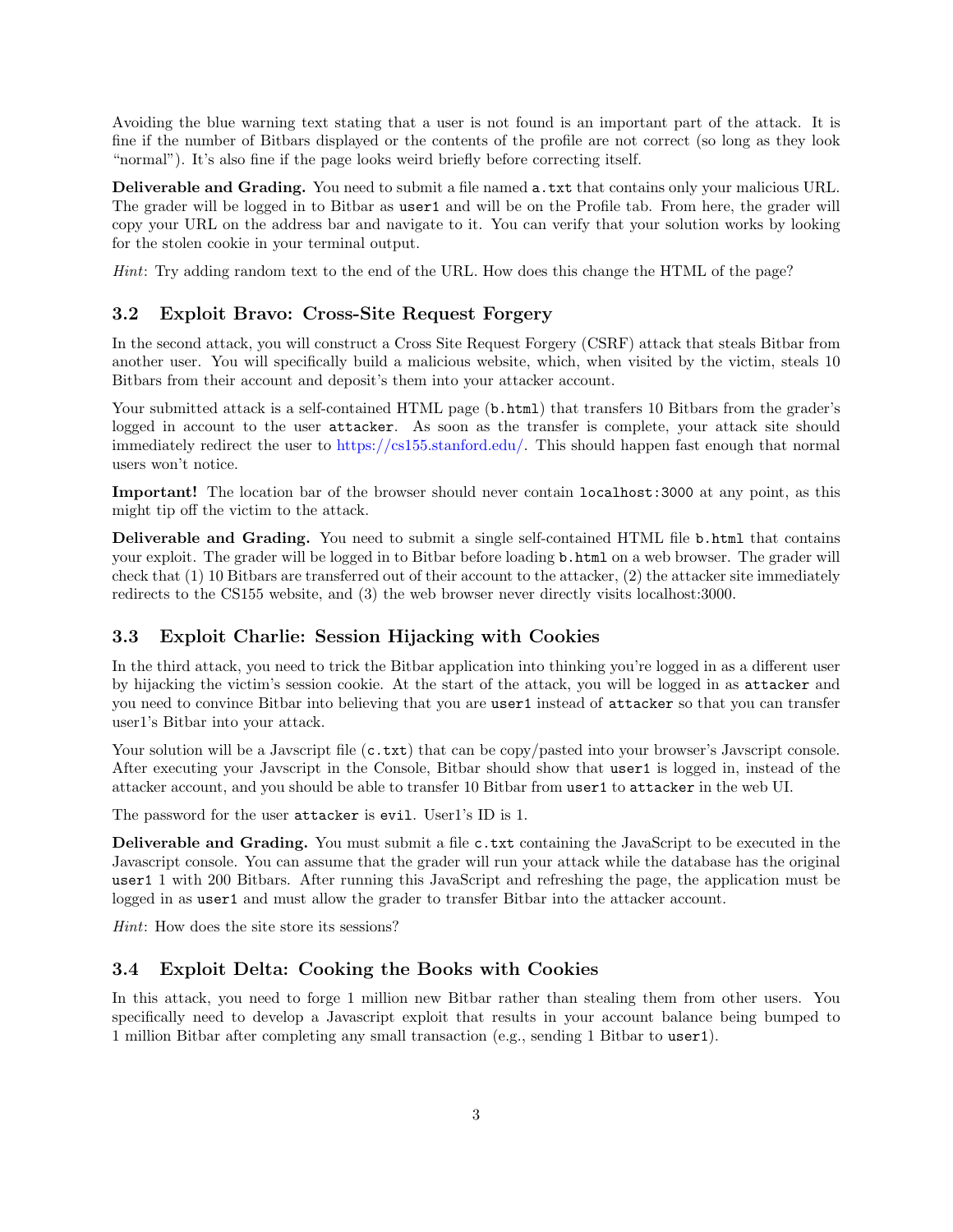Begin this attack by creating a new user. You have big plans for this account, so a starting balance of 100 Bitbars is not sufficient for your intentions.

Similar to Attack Charlie, your solution is Javscript code (d.txt) that can be copied and pasted into your browser's JavaScript console when logged into your new account. After pasting this code into the console, conducting a small transaction should bump your account balance to 1 million Bitbars.

Important! The new balance must persist between sessions. After logging out and back into the account, the balance should be 1 million Bitbars. The goal here is to forge 1 million Bitbars out of thin air without affecting any other users. The transaction should look completely valid to the innocent recipient.

Deliverable and Grading. You will submit a text file d.txt containing your exploit code. The grader will create a new account, paste this code into the browser console, send 1 Bitbar to another user, and verify that the new account contains 1 million Bitbars.

### 3.5 Exploit Echo: SQL Injection

In this attack, you need to develop a malicious username that executes malicious SQL against the backend database that powers the Bitbar application.

The grader will create a new user account with your provided username, click on "Close" and then confirm that they want to close the current account. As a result user3 should be deleted from the database. The new user account should also be deleted to leave no trace of the attack behind. All other accounts should remain. You may assume that all other usernames in the database besides the one you create are "non-malicious". More specifically, you can assume they will not contain spaces.

Deliverable and Grading. A text file e.txt containing your malicious username. The grader will Close the account, then verify that the malicious account and user3 have been removed from the database.

Tip: If you mess up the user database while working on the problem, simply kill  $(\text{ctrl}-\text{C})$  the Docker container and restart the server to reset the database.

### 3.6 Exploit Foxtrot: Profile Worm

In the next attack, you need to develop a Worm, similar to the [Samy Worm,](https://en.wikipedia.org/wiki/Samy_(computer_worm)) which steals Bitbar and spreads to other accounts. You specifically need to construct a profile that when visited transfers 1 Bitbar from the logged-in user to attacker and replaces the profile of the current user with itself.

If the attacker user changes their profile to whatever you provide in your solution, the following should happen:

- 1. When user1 views attacker's profile, 1 Bitbar will be transferred from user1 to attacker, and user1's profile will be replaced with your solution profile.
- 2. Later, if user2 views user1's profile, 1 Bitbar will be transferred from user2 to attacker, and user2's profile will be replaced as well, and so on.

When viewing an infected profile, the number of Bitbars should appear to be 10, regardless of the corresponding user's true bitbar balance. This also applies to the attacker. Some tips as to how to display the Bitbars for infected profiles and for building your attack:

- There is no problem if infected profiles display 10 Bitbars immediately instead of counting up to 10.
- There is no problem if the number of Bitbars the worm displays for infected users counts up to 10.
- There IS a problem if, for example, the count is first set to 100, and then set to 10.
- There is no problem if a newly-infected user only sees the exploit text in their profile after they have logged out and logged back in again.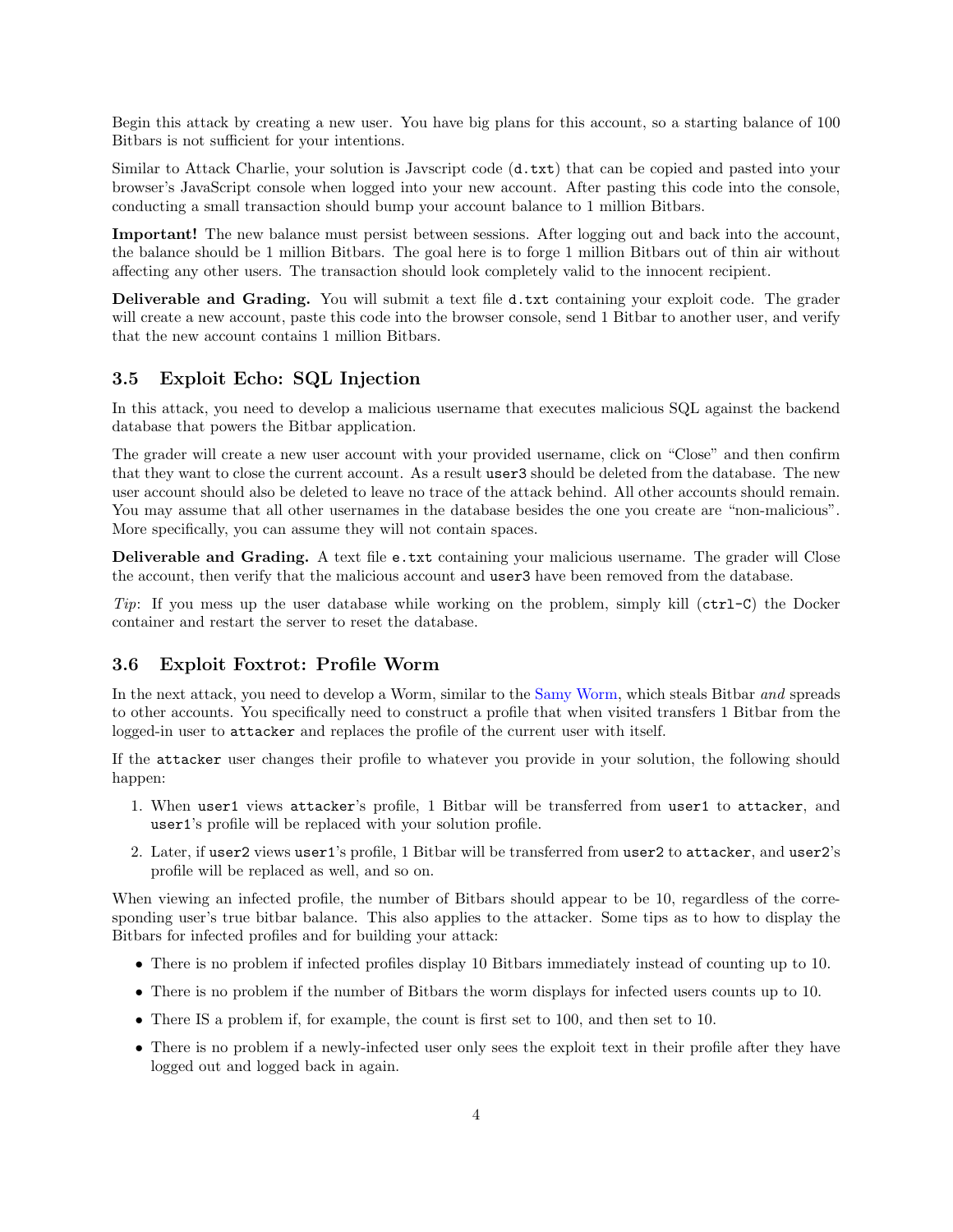• There is no problem if the exploit is triggered when the attacker sees their own infected profile.

The transfer and application should be reasonably quick (under 15 seconds). During that time, the grader will not click anywhere. During the transfer and replication process, the browser's location bar should remain at: <http://localhost:3000/profile?username=x> where x is the user whose profile is being viewed. The visitor should not see any extra graphical user interface elements (e.g. frames), and the user whose profile is being viewed should appear to have 10 Bitbars.

Deliverable and Grading. A file named f.txt containing your malicious profile. We will copy and paste your profile text into attacker's profile and view that profile using the grader's victim account. We will then view the victim's profile profile with more accounts, checking for the transfer and replication. You will not be graded on the corner case where the user has no Bitbar in their account.

# 3.7 Exploit Gamma: Password Extraction via Timing Attack

A timing attack is a side-channel attack where an attacker attempts to extract data by analyzing the time that a system takes to execute an action. For example, a web server may take longer to respond to a login request that contains a valid password, compared to a request using an invalid password. Even if the Same Origin Policy prevents the attacker from directly viewing the HTML response to a login request, the amount of time the server takes to respond may leak whether the provided password was correct or incorrect.

In the last exploit, you will develop an attack that determines the password of another user by exploiting such a timing side-channel. You will specifically find the victim password by analyzing the amount of time it takes for the Bitbar login page to respond to a correct password versus incorrect passwords. This enables an attacking web site to mount a dictionary attack on a victim web site, by leveraging web browsers that visit the attacking site. The attacking site never connects directly to the victim site; it makes visiting browsers do all the work.

You need to construct a malicious username, which consists of a script that guesses the password of userx by testing the passwords in a provided dictionary and measuring the server response time for each provided password. Your script needs to analyze server's response times to all the passwords in the provided list, determine the correct password and send it to:

http://localhost:3000/steal\_password?password=[password]&timeElapsed=[time elapsed]

You can use the code snippet CS155-proj2/code/gamma\_starter.html as a starting point for your attack. This snippet includes the dictionary of passwords to attempt.

Deliverable and Grading. You should submit a file named g.txt containing malicious username script. To grade your attack, we will log in as attacker, go to transfer page, enter the malicious username script you specify in your solution into the username field, and transfer 10 Bitbars to it.

There is no problem if the grader is logged in as userx after performing the attack, and the attack may take a few seconds to fully execute. The grader will not click anywhere or leave the transfer webpage while the attack is in progress. There should not be any visible changes to the website and the blue error message on the transfer page should say "The user does not exist".

Hint: Make sure you use backticks instead of quotes for this attack. Timing side channels can be subtle.

# Race conditions

Beware of Race Conditions: Depending on how you write your code, all of these attacks could potentially have race conditions that affect the success of your attacks. Attacks that fail on the grader's browser during grading will receive less than full credit. To ensure that you receive full credit, you should wait after making an outbound network request rather than assuming that the request will be sent immediately.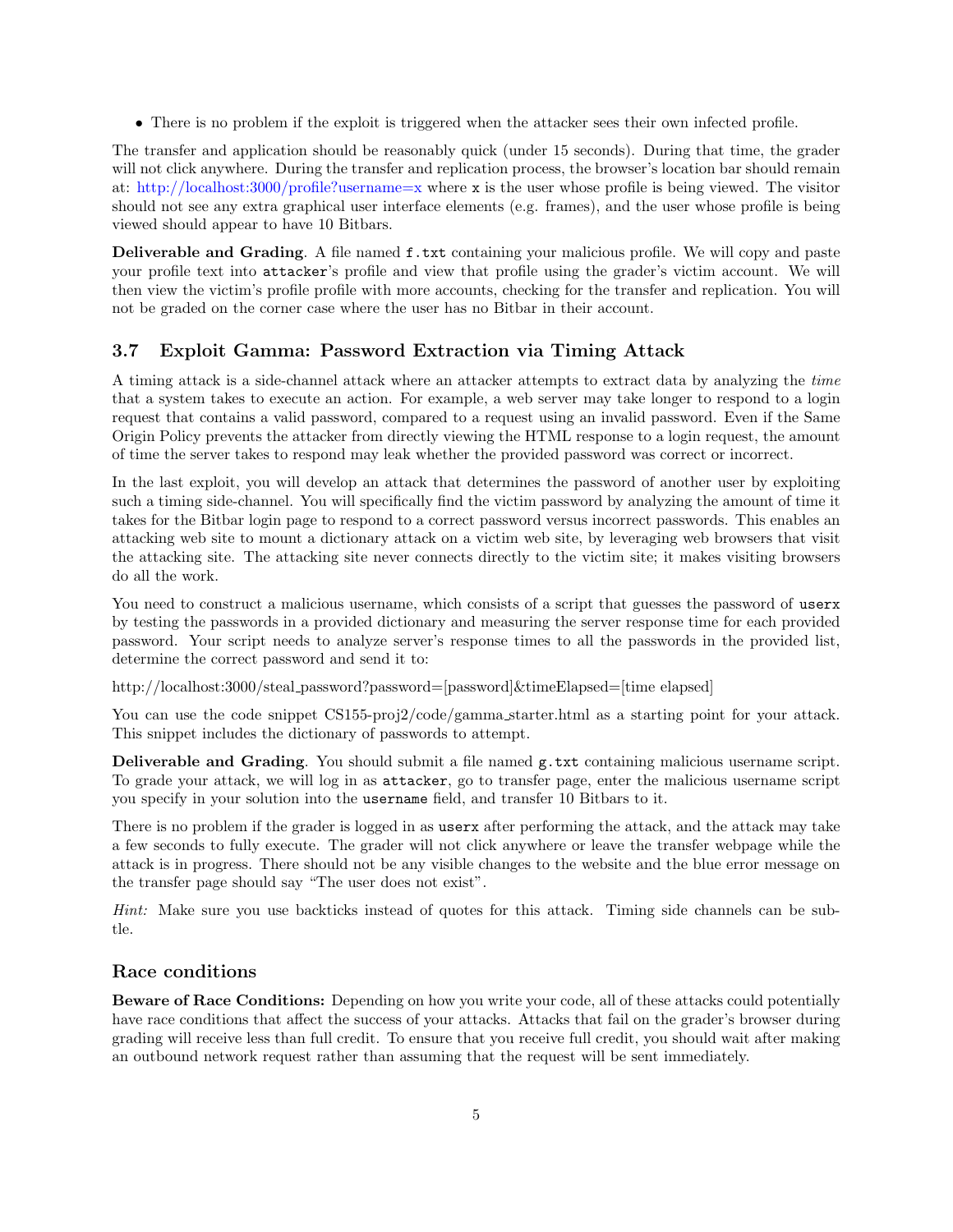### 3.8 Part 1 Submission

- Put the deliverable file for each exploit inside a directory called attacks.
- Create a README.txt to cite the online references you used and to give any special notes to the grader, and place that in the attacks directory as well.
- Compress the entire attacks directory to a zip file, then submit this file to the Project 2 Part 1 Assignment on Gradescope.
- When we unzip your submission, we expect to see the following seven files inside a folder called 'attacks':
	- README.txt
	- a.txt
	- b.html
	- c.txt
	- d.txt
	- e.txt
	- f.txt
	- g.txt

# 4 Part 2: Defenses

Now that you understand how insecure the Bitbar web application really is, you will modify the application to defend against the attacks from Part 1 (and you will never make these mistakes in your own web apps!). There might be more than one way of implementing each attack, so think about other possible attack methods – you will need to defend against all of them.

### Implementation Tips

#### General

- Forcing a logout if CSRF or cookie tampering is detected is acceptable, but for other bad inputs, err on the side of displaying an error message.
- It is acceptable to have secret key(s) in the server's process memory as JavaScript variable(s).
- You are not required to defend against cookie replay attacks.
- As we do not require you to bring in TLS, you can assume a cookie will not be stolen by a network attacker.

### Alpha Defense

• If you have detected an injected username that does not conform to what you have defined as a "valid" username, you do not need to display that invalid username in the error message.

### Beta Defense

• You do not need to defend against the case where an attacker makes a simple GET request to recover a CSRF token intended for a victim user.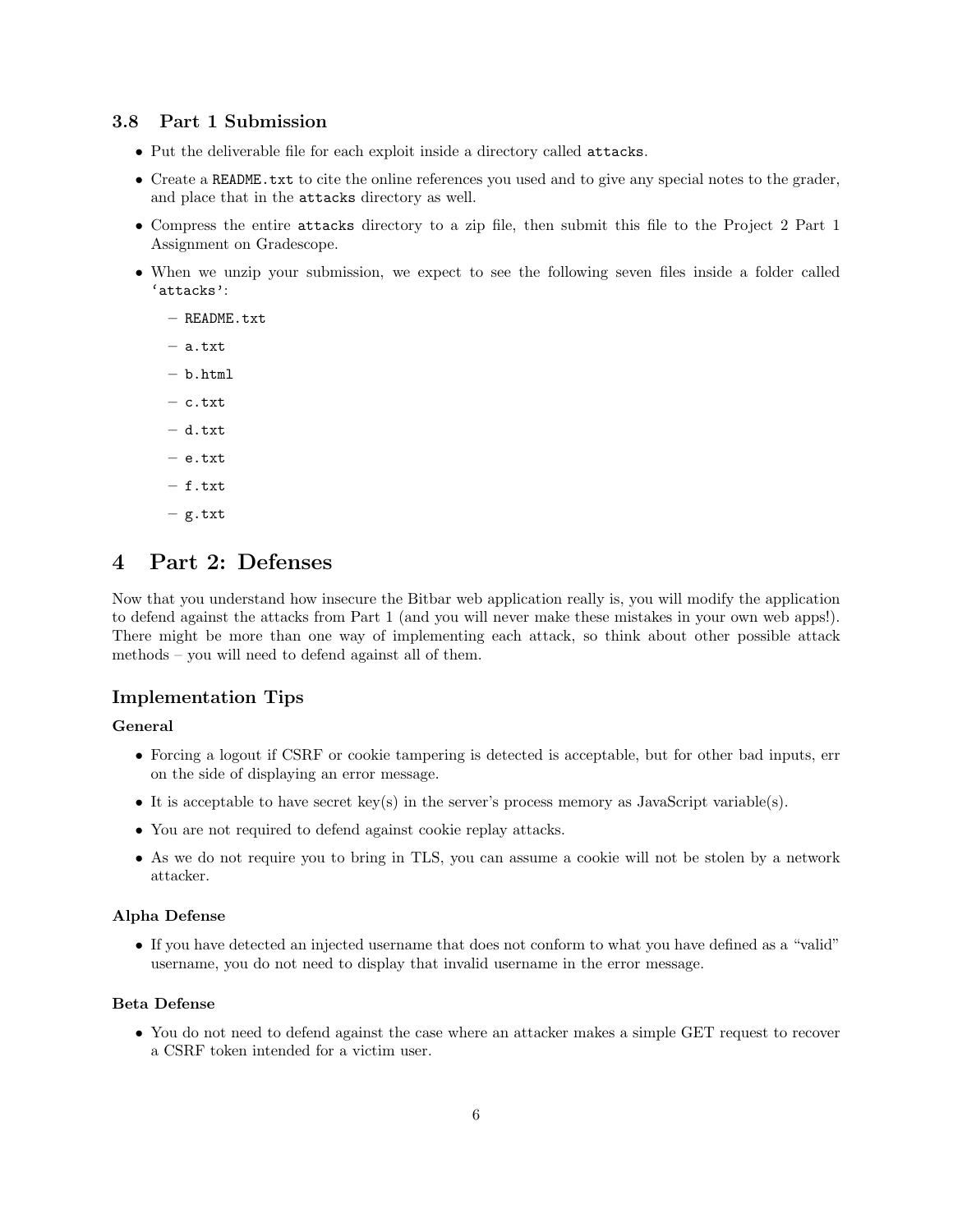• The more short-lived a CSRF token is, the better it is.

### Foxtrot Defense

- You should use a CSP-related defense to this attack. In order to do this, you may add lines to app. is (but you don't have to).
- We will test your defense with 4-5 test case profiles that exercise some of the most common methods of XSS.

### Restrictions:

- You are only allowed to implement your defenses in router is with the two exceptions: you may also change any of the files in views/ to add CSRF secret token defenses and modify attributes of  $\langle \text{script} \rangle$  tags (see below for special restrictions on changes in views/), and you may change app.js for the foxtrot defense. All other files must remain unchanged.
- Do not change the site's appearance or behavior on normal inputs. A non-malicious user should not notice anything different about your modified site.
- When presented with bad inputs, your site should fail in a user-friendly way. You can sanitize the inputs or display an error message, though sanitizing is probably the more user-friendly option in most cases.
- Do not enable the built-in defenses in Express.js. Express.js comes with a number of built-in defenses that were disabled in Part 1. These built-in defenses must remain disabled. Although in the real world it's better to use standard, vetted defense code instead of implementing your own, we want you to get practice implementing these defenses. In particular, that means you cannot:
	- 1. Use Express.js to change the CORS policies that have been set in app.js,
	- 2. Enact stricter EJS escaping policies in any files inside views/,
	- 3. Add any additional Node packages beyond those provided to you in the starter code.
	- $\triangleright$  *Note:* You can add CSRF secret tokens to files inside views/. You can also add nonce attribute to  $\langle$  script> tags in views/. However, do not modify the  $\langle\mathcal{E}\rangle$  tags within these files to enact stricter EJS escaping functionality.
- Do not over-sanitize inputs. You are allowed to sanitize inputs using default JavaScript functions, but make sure you don't over-sanitize (for example, the profile should still allow the same set of sanitized HTML tags).

We highly encourage use of the functions imported from './utils/crypto' in your defenses. Specifically, consider how the generateRandomness and HMAC functions can be used to prevent CSRF and cookie tampering, respectively.

Finally, please describe your defenses in a README.txt file. A couple sentences for each exploit from Part 1 is sufficient. We will read your README.txt and source code on top of testing that the attacks from part 1 are not possible. This means that it is possible for you to receive no credit for a defense even if the relevant attack from part 1 is blocked if your defense is very ad hoc or unsound.

### 4.1 Part 2 Submission

- Ensure that router.js, app.js and the files inside views/ are the only files you have changed to implement your defenses.
- In your README.txt file you should describe your defenses, cite the online references you used, and leave special notes for the grader.